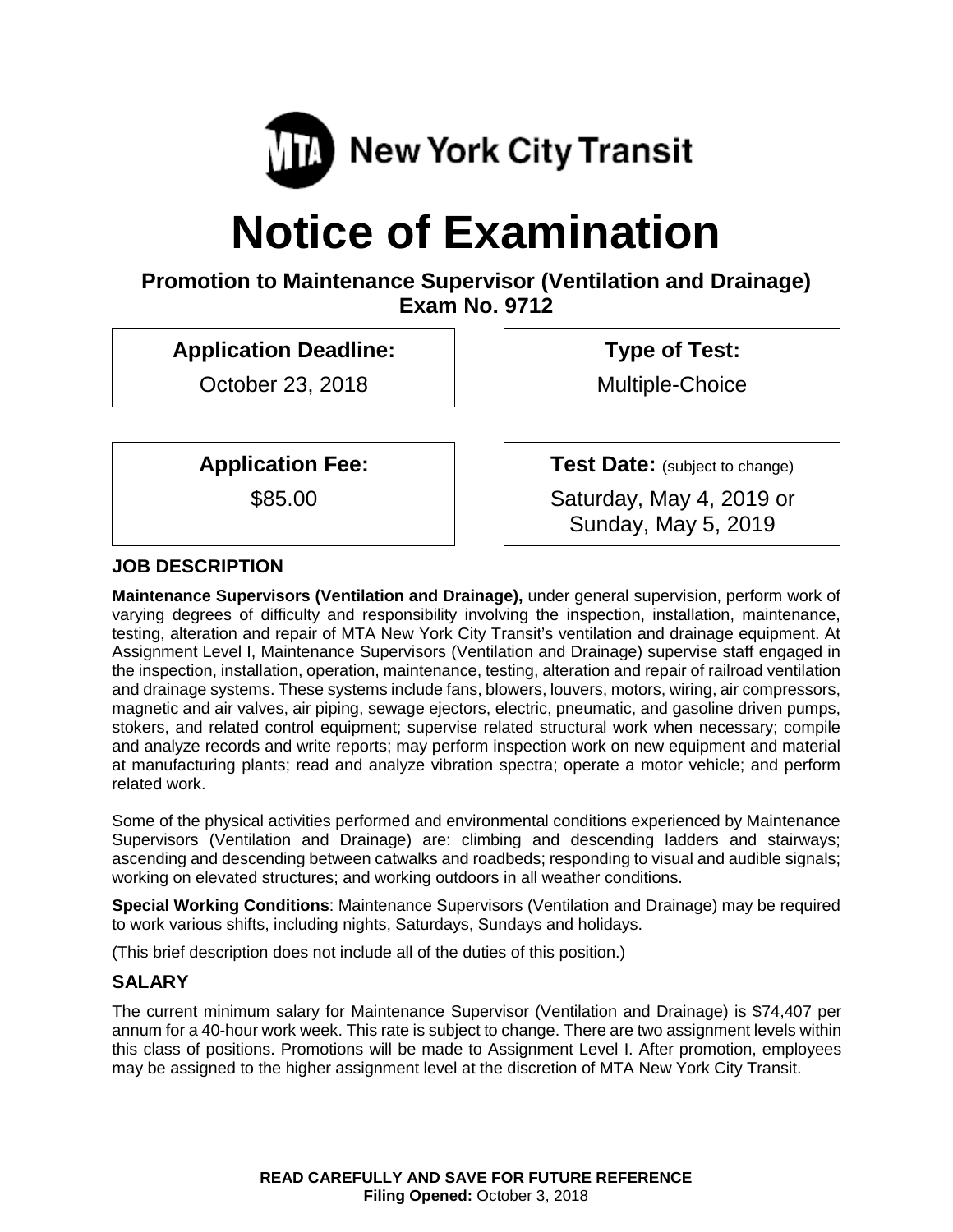## **ELIGIBILITY TO TAKE EXAMINATION**

This examination is open to each employee of MTA New York City Transit who **on the date of the multiple-choice test:**

- 1. Is permanently (not provisionally) employed in or appears on a Preferred List (see Note, below) for the eligible title of Ventilation and Drainage Maintainer; and
- 2. Is not otherwise ineligible.

(Note: A "Preferred List" is a civil service list which is only for certain former permanent incumbents of the eligible title who have rehiring rights.)

This examination is also open to employees who were appointed to an eligible title pursuant to New York State Civil Service Law, section 55-a, and who meet all other eligibility requirements.

You are responsible for determining whether you meet the eligibility requirements for this examination prior to submitting the *Application*. If you do not know if you are eligible, check with **your department's Human Resources representative.** You may be given the test before we verify your eligibility. If you are marked "Not Eligible," your application fee will **not** be refunded and you will **not** receive a score.

This examination is **not** open to employees of MaBSTOA or MTA Bus Company, or to employees of MTA agencies other than MTA New York City Transit.

#### **REQUIREMENTS TO BE PROMOTED**

**Probationary Period:** At the time of promotion, you must have completed your probationary period in the eligible title as indicated in the above "Eligibility to Take Examination" section, and you must be permanently employed in that title or your name must appear on a Preferred List for the title at the time of promotion. Additionally, you must have served permanently in the eligible title for at least one year. Time served prior to a break in service of more than one year will not be credited.

**Driver License Requirement:** At the time of promotion, you must have a Motor Vehicle Driver License valid in the State of New York with no disqualifying restrictions that would preclude the performance of the duties of this title. If you have serious moving violations, a license suspension or an accident record you may be disqualified. This license must be maintained for the duration of your employment in the title.

**Drug Screening Requirement:** You must pass a drug screening in order to be promoted.

## **HOW TO SUBMIT AN APPLICATION AND PAY THE APPLICATION FEE**

If you believe you meet the requirements in the "Eligibility to Take Examination" section, submit an *application* online by the last day of the application period unless you are requesting a Fee Waiver. Applicants who wish to request a Fee Waiver should refer to the "How to Submit an Application When Requesting a Fee Waiver" section below. MTA New York City Transit will **not** accept *applications* in person.

**Application Fee:** This fee is generally not refundable. Under special circumstances, you may be entitled to a refund. You should refer to the Department of Citywide Administrative Services ("DCAS") General Exam Regulations to determine if you are entitled to a refund prior to requesting a refund. You can refer to the bottom of the last page of the Notice of Examination for instructions on how to obtain a copy of the DCAS General Exam Regulations.

#### **Online Applications:**

- 1. Apply using the "BSC" employee portal at [www.mymta.info](http://www.mymta.info/) by the last day of the *Application*  period.
- 2. You must pay the *Application* fee via payroll deduction. Applicants who request a fee waiver must apply by mail.

(Continued)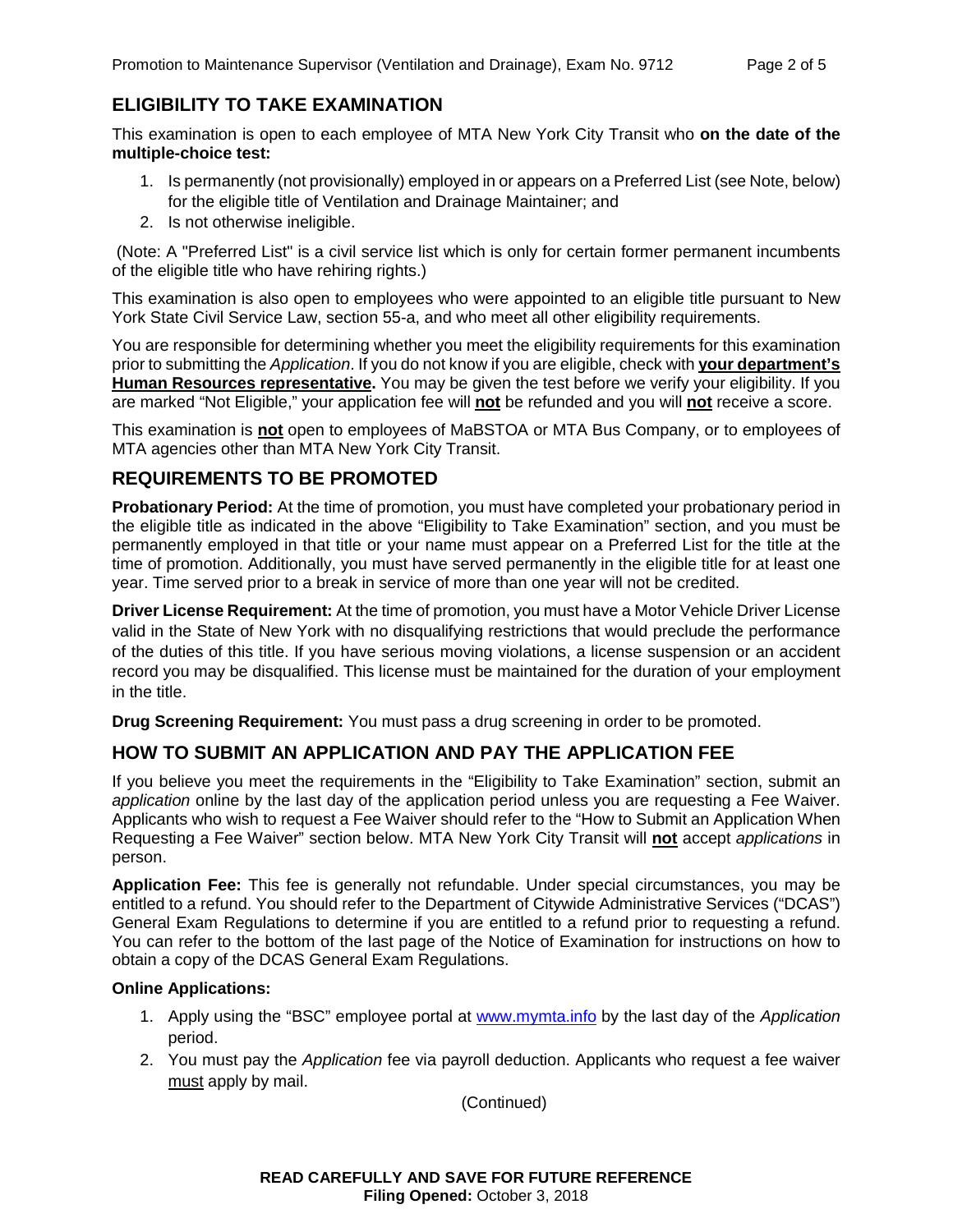### **HOW TO SUBMIT AN APPLICATION AND PAY THE APPLICATION FEE** (Continued)

3. You will be sent a confirmation email after you complete your *Application* and pay the *application* fee.

Save your confirmation numbers for future references and proof of filing an *Application.*

Computers with internet access are available on a limited basis at branches of the New York Public Library, the Brooklyn Public Library and the Queens Library to patrons with a valid library card.

#### **HOW TO SUBMIT AN APPLICATION WHEN REQUESTING A FEE WAIVER**

Applicants who wish to request a Fee Waiver must obtain an *Application* in person at the MTA Exam Information Center as indicated below and must submit the *Application* by mail to the address in the Correspondence section below **by the last day of the application period**.

MTA New York City Transit will not accept *applications* in person. Additional information on requesting an application fee waiver is available with the *Application*.

**MTA Exam Information Center**: Open Monday through Friday, from 9 AM to 3 PM, in the lobby at 180 Livingston Street, Brooklyn, New York. Directions: take the A, C, F, or R trains to the Jay Street-Metro Tech Station, or the 2, 3, or G train to the Hoyt Street Station.

#### **ADMISSION LETTER**

An *Admission Letter* will be mailed to you about 10 days before the first date of the multiple-choice test. If you do not receive an *Admission Letter* at least 4 days before this date, you may obtain a duplicate letter at the MTA Exam Information Center (as indicated above). A paper copy of the *Admission Letter* is your ticket for admission to the test.

Employees **must** keep their official mailing address **up to date.** Only the address on file with the MTA Business Service Center will be used to mail correspondence, including the *Admission Letter.*

#### **THE TEST**

You will be given a competitive multiple-choice test. A score of at least 70% is required to pass the multiple-choice test. Your score on this test will determine 85% of your final score. Your seniority will determine the remaining 15%. You must pass the multiple-choice test to have your seniority credited. Your seniority score will be 70 plus  $\frac{1}{2}$  point for each three months of completed, permanent continuous service with an agency under the jurisdiction of the Commissioner, Department of Citywide Administrative Services, in competitive class titles. Your service will be credited through the date of the multiple-choice test, up to a maximum of 15 years. Time served prior to a break in service of more than one year will not be credited.

Veterans' or Disabled Veterans' Credit will be granted only to eligible passing candidates who request that they be applied. Veterans' or Disabled Veterans' Credit should be requested at the time of application, but **must** be requested before the date the eligible list is established. Claims for Veterans' or Disabled Veterans' Credit cannot be made once the eligible list is established.

The multiple-choice test may include questions on the maintenance, installation, repair, alteration and inspection of ventilation and drainage equipment systems. These systems include pumps, fans, blowers, louvers, wiring, magnetic and air valves, air piping, sewage ejectors, stokers, compressors, motors, engines and related control equipment. The multiple-choice test may include questions on interpretations of drawings, sketches and specifications; making appropriate measurements and computations; proper safe work procedures; supervision of personnel in accordance with the MTA New York City Transit rules, regulations, policies and procedures, and other related areas.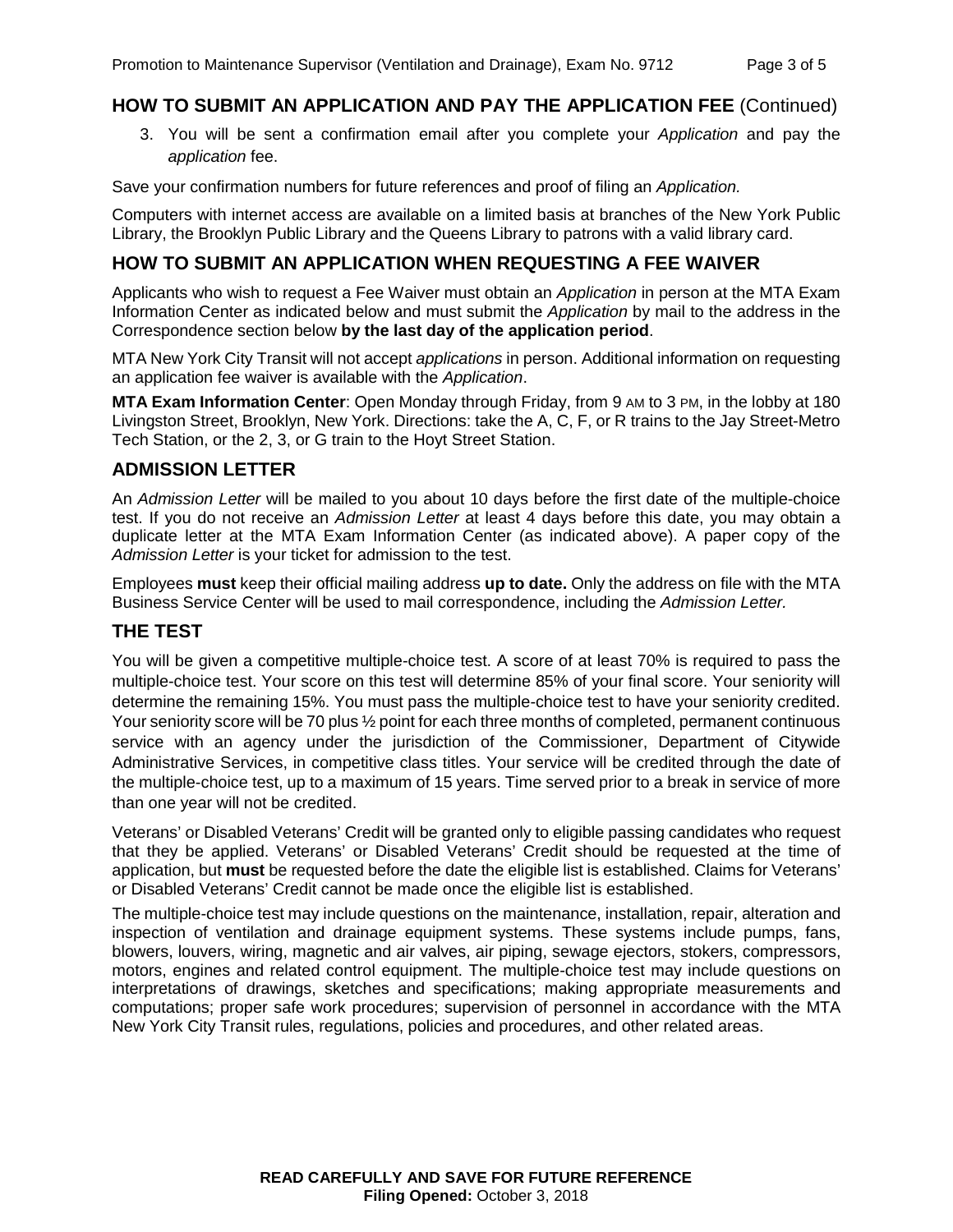#### **TEST ADMINISTRATION GUIDELINES**

**Warning:** You are not permitted to enter the test site with cellular phones, smart watches, beepers, pagers, cameras, portable media players, or other electronic devices. Calculators are permitted; however, they must be hand-held, battery or solar-powered, numeric only. Calculators with functions **other than** addition, subtraction, multiplication and division are **prohibited**. Electronic devices with an alphabetic keyboard, word processing, or data recording capabilities, such as planners, organizers, etc., are prohibited. If you use any of these devices in the building at any time before, during, or after the test, you may **not** receive your test results, your test score may be nullified, and your application fee will **not** be refunded.

You may not have any other person, including children, present with you while you are being processed for or taking the test, and no one may wait for you inside of the test site while you are taking the test.

Leaving: You must leave the test site once you finish the test. If you leave the test site after being fingerprinted but before finishing the test, you will not be permitted to re-enter. If you disregard this instruction and re-enter the test site, you may not receive your test results, your test score may be nullified, and your application fee will not be refunded

**Proof of Identity**: You must present your MTA New York City Transit employee ID when you arrive to take the test.

#### **THE TEST RESULTS**

If you pass the multiple-choice test and are marked eligible, your name will be placed in final score order on an eligible list and you will be given a list number. You will be notified by mail of your test results. If you meet all requirements and conditions, you will be considered for promotion when your name is reached on the eligible list.

#### **SPECIAL ARRANGEMENTS**

**Late Filing:** Consult with **your department's Human Resources representative** to determine the procedure for filing a late *Application* if you meet one of the following conditions:

- 1. You are absent from work for at least one-half of the application period and are unable to apply for reasons such as vacation, sick leave or military duty; or
- 2. You become eligible after the above application period, but on or before the first date of the multiple-choice test.

**Make-Up Test:** You may apply for a make-up test if you cannot take the test on the scheduled test date for any of the following reasons:

- 1. Compulsory attendance before a public body;
- 2. On-the-job injury or illness caused by municipal employment;
- 3. Absence from the test within one week after the death of a spouse, domestic partner, parent, sibling, child or child of a domestic partner;
- 4. Absence due to ordered military duty;
- 5. A clear error for which MTA New York City Transit is responsible; or
- 6. A temporary disability, pregnancy-related, or child-birth-related condition preventing you from taking the test.

To request a make-up test, mail your request with your documentation of special circumstances to the address found in the "Correspondence Section" below within 60 days of your scheduled test date or make the request within 60 days of restoration to your position after performing ordered military duty.

(Continued)